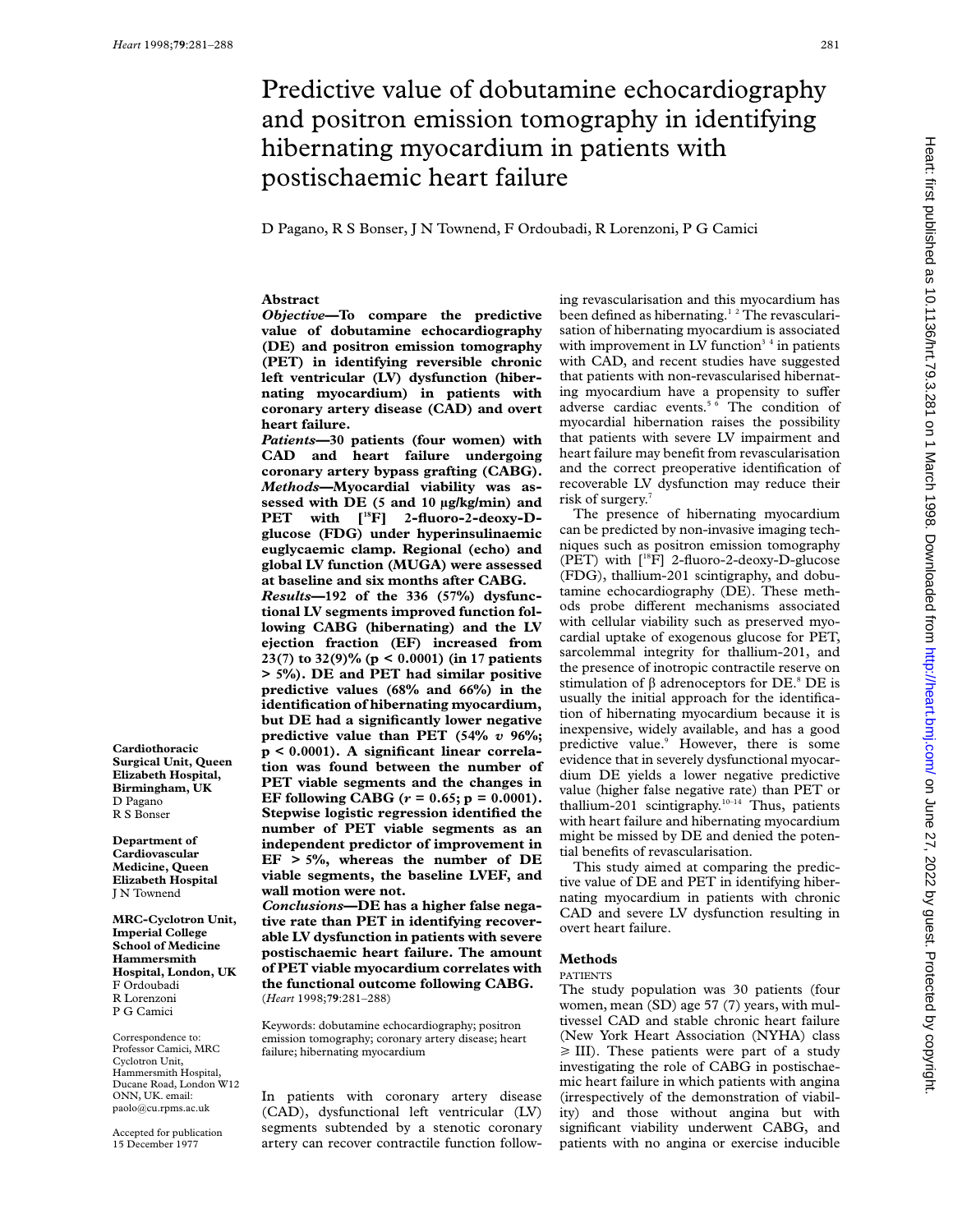*Table 1 Patient characteristics*

|                |     |     | <b>Baseline</b> |                                      |                         |           |         |                |                      |                |              | Follow up |      |  |
|----------------|-----|-----|-----------------|--------------------------------------|-------------------------|-----------|---------|----------------|----------------------|----------------|--------------|-----------|------|--|
| Patient        | Age | Sex | <i>NYHA CAD</i> |                                      | CABG                    | EF<br>(%) | WMSI DS |                | <b>PET</b><br>viable | DE<br>viable   | NYHA (%)     | ΕF        | WMSI |  |
| $\mathbf{1}$   | 45  | М   | Ш*              | LAD, CX,<br><b>RCA</b>               | 3                       | 32        | 1.8     | $\mathbf Q$    | $\mathbf Q$          | 9              | I            | 54        | 1.1  |  |
| $\overline{2}$ | 49  | M   | IV              | LAD, CX,                             | 4                       | 17        | 2.3     | 14             | 14                   | 9              | I            | 24        | 1.6  |  |
| 3              | 41  | F   | III*            | RCA<br>LAD, CX,<br><b>RCA</b>        | $\overline{\mathbf{c}}$ | 37        | 1.8     | 12             | 5                    | 9              | I            | 29        | 1.7  |  |
| 4              | 57  | М   | Ш               | LAD, CX                              | $\overline{c}$          | 23        | 2.3     | 15             | 13                   | 8              | I            | 38        | 1.5  |  |
| 5              | 54  | М   | Ш               | LAD, CX,<br>RCA                      | 3                       | 30        | 1.8     | 10             | 9                    | 7              | I            | 42        | 1.1  |  |
| 6              | 59  | М   | Ш               | LAD, CX,                             | 4                       | 26        | 2.4     | 15             | 15                   | 7              | I            | 56        | 1.5  |  |
| 7              | 66  | М   | IV              | <b>RCA</b><br>LAD, CX,<br>RCA        | 2                       | 21        | 2.5     | 11             | 11                   | 4              | П            | 32        | 1.5  |  |
| 8              | 50  | М   | Ш               | LAD, CX,                             | 3                       | 37        | 2.3     | 10             | 6                    | 4              | I            | 38        | 2.0  |  |
| 9              | 50  | М   | IV              | <b>RCA</b><br>LAD, CX,<br><b>RCA</b> | 3                       | 30        | 2.2     | 13             | 13                   | 9              | П            | 41        | 1.6  |  |
| 10             | 68  | M   | Ш               | LAD, CX,                             | 3                       | 15        | 2.2     | $\overline{7}$ | $\overline{7}$       | 5              | I            | 21        | 1.6  |  |
| 11             | 50  | М   | III             | RCA<br>LAD, CX,<br>RCA               | $\overline{c}$          | 21        | 2.1     | 13             | 13                   | $\overline{7}$ | $\mathbf{I}$ | 23        | 1.9  |  |
| 12             | 68  | М   | III*            | LAD, CX,                             | 4                       | 25        | 2.6     | 9              | $\overline{4}$       | $\overline{4}$ | П            | 18        | 2.5  |  |
| 13             | 48  | M   | IV              | <b>RCA</b><br>LAD, CX,               | 3                       | 19        | 2.1     | 10             | 9                    | 4              | $\rm II$     | 25        | 1.9  |  |
| 14             | 65  | F   | Ш               | RCA<br>LAD, CX,<br><b>RCA</b>        | 3                       | 37        | 1.6     | 9              | 8                    | 3              | П            | 40        | 1.4  |  |
| 15             | 63  | М   | Ш               | LAD, CX                              | 3                       | 20        | 2.3     | 12             | 12                   | 6              | I            | 28        | 1.5  |  |
| 16             | 57  | М   | Ш               | LAD, CX,<br>RCA                      | 3                       | 22        | 2.6     | 14             | 13                   | 11             | I            | 37        | 1.6  |  |
| 17             | 66  | М   | Ш               | LAD, CX,<br>RCA                      | 4                       | 21        | 2.0     | $\overline{7}$ | $\overline{7}$       | 5              | П            | 25        | 1.4  |  |
| 18             | 72  | F   | Ш               | LAD, CX,                             | 3                       | 19        | 2.6     | 15             | 15                   | 8              | П            | 26        | 1.9  |  |
| 19             | 57  | M   | Ш               | RCA<br>LAD, CX                       | 1                       | 25        | 2.3     | 14             | 14                   | 3              | П            |           | 2.1  |  |
| 20             | 62  | М   | IV              | LAD, CX,<br><b>RCA</b>               | 3                       | 10        | 2.5     | 13             | 13                   | $\overline{4}$ | I            | 29        | 1.9  |  |
| 21             | 66  | М   | $\rm III$       | LAD, CX,<br><b>RCA</b>               | $\overline{4}$          | 22        | 2.7     | 15             | 15                   | 10             | I            | 36        | 1.5  |  |
| 22             | 60  | М   | Ш               | LAD, CX,                             | 5                       | 18        | 2.4     | 15             | 12                   | $\overline{4}$ | П            | 24        | 2.0  |  |
| 23             | 55  | F   | Ш*              | <b>RCA</b><br>LAD, CX,<br><b>RCA</b> | 4                       | 27        | 1.7     | 10             | 10                   | 7              | $\rm II$     | 29        | 1.8  |  |
| 24             | 59  | М   | Ш               | LAD, CX                              | 3                       | 26        | 2.5     | 15             | 14                   | 10             | I            | 38        | 1.5  |  |
| 25             | 59  | М   | Ш               | LAD, CX,<br><b>RCA</b>               | $\overline{4}$          | 25        | 2.0     | 9              | 8                    | 3              | I            | 39        | 1.7  |  |
| 26             | 53  | М   | $III^{\star}$   | LAD, CX,<br>RCA                      | $\overline{2}$          | 35        | 1.8     | 4              | $\mathbf{0}$         | $\mathbf{0}$   | I            | 35        | 1.8  |  |
| 27             | 65  | М   | Ш*              | LAD, CX,<br>RCA                      | 3                       | 23        | 2.2     | 12             | $\boldsymbol{0}$     | 2              | П            | 22        | 2.2  |  |
| 28             | 63  | М   | $III^{\star}$   | LAD, CX,                             | 3                       | 20        | 2.1     | 10             | 10                   | 6              | I            | 25        | 1.6  |  |
| 29             | 48  | M   | Ш*              | RCA<br>LAD, CX,<br>RCA               | 4                       | 32        | 1.9     | $\overline{7}$ | $\overline{4}$       | $\mathbf 0$    | I            | 33        | 1.9  |  |
| 30             | 49  | М   | Ш∗              | LAD, CX                              | 4                       | 35        | 1.8     | $\overline{7}$ | 3                    | $\mathbf{1}$   | I            | 36        | 1.8  |  |

\*Patient had angina symptoms.

NYHA, New York Heart Association functional class; CAD, coronary artery disease (> 70% stenosis); LAD, left anterior descending; CX, circumflex; RCA, right coronary artery; CABG, coronary artery bypass grafting including branches of main epicardial vessels; EF, left ventricular ejection fraction; WMSI, wall motion score index; DS, dysfunctional left ventricular segments.

ischaemia and no evidence of viable myocardium (both at PET and DE) were excluded.<sup>15</sup> All patients were in sinus rhythm and had suffered at least one (range 1–3) Q wave myocardial infarction a mean (SD) of 30 (14) months (range 12–60) before the study. Nine patients had mild effort angina. Seven patients were diabetic and five hypertensive. Patients were receiving treatment with angiotensin converting enzyme (ACE) inhibitors (25), diuretics (18), digoxin (7), nitrates (7), and calcium channel blockers (3). No patient was on  $\beta$ blockers. All medical treatment was withdrawn on the study day both at baseline and follow up. The radionuclide LV ejection fraction (EF) was 25(7)% (range 10–37%). Table 1 shows the baseline characteristics of the patient population.

The study was approved by the local ethics committee and written informed consent was obtained from all the patients. The radiation exposure was licensed by the UK Administration of Radioactive Substances Advisory Committee (ARSAC).

# STUDY PROTOCOL

All patients had assessment of viability before CABG with PET and DE, and assessment of regional and global LV function before and six months after CABG.

# *Assessment of LV function*

*MUGA*—All patients underwent radionuclide ventriculography<sup>16</sup> for the assessment of LVEF. Briefly, after red blood cells had been labelled in vivo with 740 MBq of technetium-99 m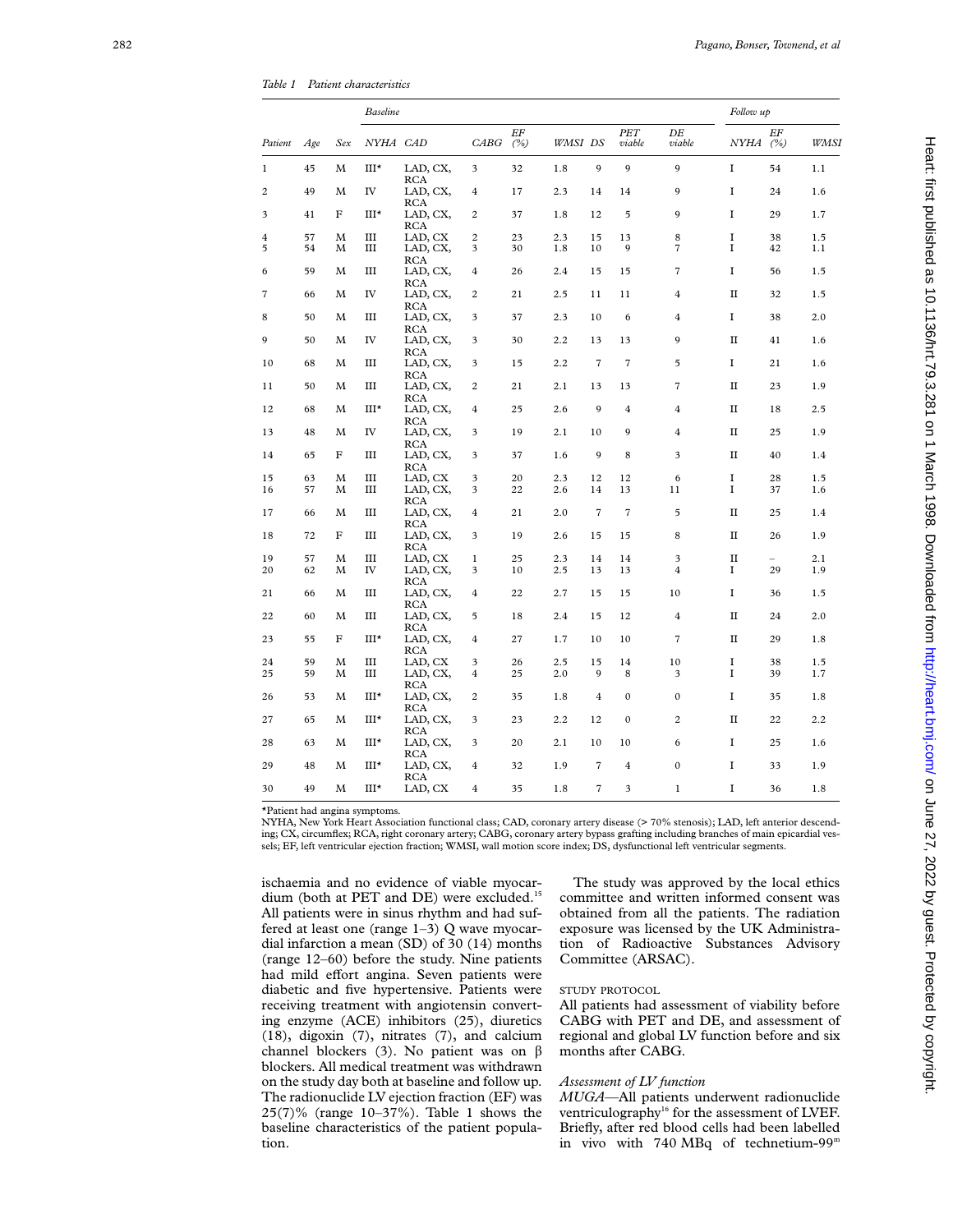sodium pertechnetate, the intracardiac blood pool was imaged using a  $\gamma$  camera (Siemens LEM+, Munich, Germany) equipped with a low energy all purpose collimator and interfaced with a dedicated computer system (Nuclear Diagnostics, Gravesend, UK). Data for each cardiac cycle, synchronised to the R wave on the electrocardiogram, were divided into 32 frames. Six million counts for each view were acquired. Planar blood pool imaging was performed in the left anterior oblique projection with up to a 20° caudal tilt (best septal separation). The analysis was performed by two experienced, independent physicians who were blinded to all clinical details including the preoperative or postoperative status. The analysis was performed using a commercially available computer program (Hermes Gated Heart Analysis FUGA, Nuclear Diagnostics), which automatically allocates a region for background subtraction. In each case the position of such a region was checked and relocated appropriately (away from cardiac chambers or great vessels) when necessary. The interobserver and intraobserver agreement was assessed in a random subset of 10 patients using the method described by Bland and Altman.<sup>1</sup> The mean (SD) of the differences in LVEF was 0.05(1.5)% points and the 95% confidence intervals (CI) were −2.9% to 3%.

*Transthoracic echocardiography*—Segmental LV wall motion was assessed by transthoracic echocardiography (HP Sonos 2500, Hewlett Packard, Andover, Massachusetts, USA) according to the recommendations of the American Society of Echocardiography.18 To circumvent the problem of postoperative paradoxical septal movement, wall thickening was used primarily for the assessment of septal segments. The wall motion was graded as 1 (normal), 2 (hypokinetic), 3 (akinetic), or 4 (dyskinetic). The wall motion score index (WMSI) was calculated as the sum of the scores of the left ventricular segments divided by the number of segments evaluated.<sup>18</sup> A segment was considered as recovering contractile function following CABG if there was a reduction of at least 1 point in the wall motion/systolic thickening score.

#### *Assessment of myocardial viability*

*Dobutamine echocardiography—*After the baseline echocardiographic study, dobutamine infusion was started at 5  $\mu$ g/kg/min for five minutes and increased to 10 µg/kg/min for an additional five minutes. Echocardiographic undigitised images for preoperative and postoperative wall motion and for the dobutamine study were analysed off-line from the videotape playback by continuous display by two independent operators unaware of all the clinical details of the patients. A dysfunctional LV segment was considered viable if infusion of dobutamine at 5 or 10 µg/kg/min resulted either in improvement of wall motion/thickening of at least 1 point (inotropic contractile reserve) or deterioration of at least 1 point (ischaemia). In a random subset of 10 patients (160 segments), the interobserver and intraobserver agreements were assessed using the  $\kappa$  agreement test:

interobserver  $\kappa = 0.82$  (95% CI 0.69 to 0.95); intraobserver  $\kappa = 0.90$  (95% CI 0.80 to 1.00). *PET-FDG—*Measurement of the rate of myocardial glucose utilisation (MRG) was carried out during hyperinsulinaemic euglycaemic clamp as described previously.<sup>19</sup> Briefly, MRG was measured with the glucose analogue FDG, 185 MBq of which were infused intravenously over two minutes. A 36-frame dynamic PET scan was performed over 65 minutes. Sinograms were corrected for tissue attenuation and reconstructed by computer using standard reconstruction algorithms. Images were resliced in the short axis view and the LV was divided into basal, mid, and apical regions. To define 16 LV segments in the PET images, comparable to the ones used for the echo analysis,18 a radial divider comprising eight angular sectors of 45° each, was superimposed on the short axis images and centred in the left ventricular cavity. The basal and mid-LV portions were divided into six segments (anterior and posterior septum, anterior, lateral, posterior, and inferior) and the apical portion was divided into four segments (anterior, lateral, inferior, and septum). A dysfunctional segment (hypokinetic or akinetic at echocardiography) was considered viable if the FDG uptake was  $\geq 0.25 \mu \text{mol/min/g}$ —that is, the mean myocardial tracer uptake minus 1 SD measured in normally contracting regions as reported previously.<sup>19</sup><sup>20</sup>

#### CABG

Surgery was performed by one surgeon using cardiopulmonary bypass, mild hypothermia (32–34°C), and intermittent ischaemic arrest. The median number of grafts was three (range 1–5), the cardiopulmonary bypass time was 51 (14) minutes and the aortic clamp time 25 (6) minutes.

#### STATISTICAL ANALYSIS

The analysis was performed using a commercially available computer program (Arcus Quickstat; Research Solution, Cambridge, UK). Continuous data were expressed as mean (1 SD). Positive and negative predictive values, sensitivity, specificity, and accuracy were based on standard definitions.<sup>21</sup> Comparison of paired data was made with the paired *t* test. Categorical data were compared with the  $\gamma^2$  or Fisher's exact test as appropriate. Simple linear regression analysis with Pearson's correlation coefficient was performed to investigate the relation between two continuous variables. Improvement in global LV function was defined as an increase of > 5% points in LVEF, $4^{22}$  a value that constitutes the recognised variability in calculating EF with radionuclide ventriculography. Stepwise logistic regression analysis was performed to identify independent predictors of functional LV recovery. A backward-stepwise algorithm was used. Receiver operator characteristics (ROC) curve was derived according to the method described by Metz.<sup>21</sup> When comparing ROC curves the area under the curve was used as the discriminator.<sup>21</sup> A p value <  $0.05$  was considered significant.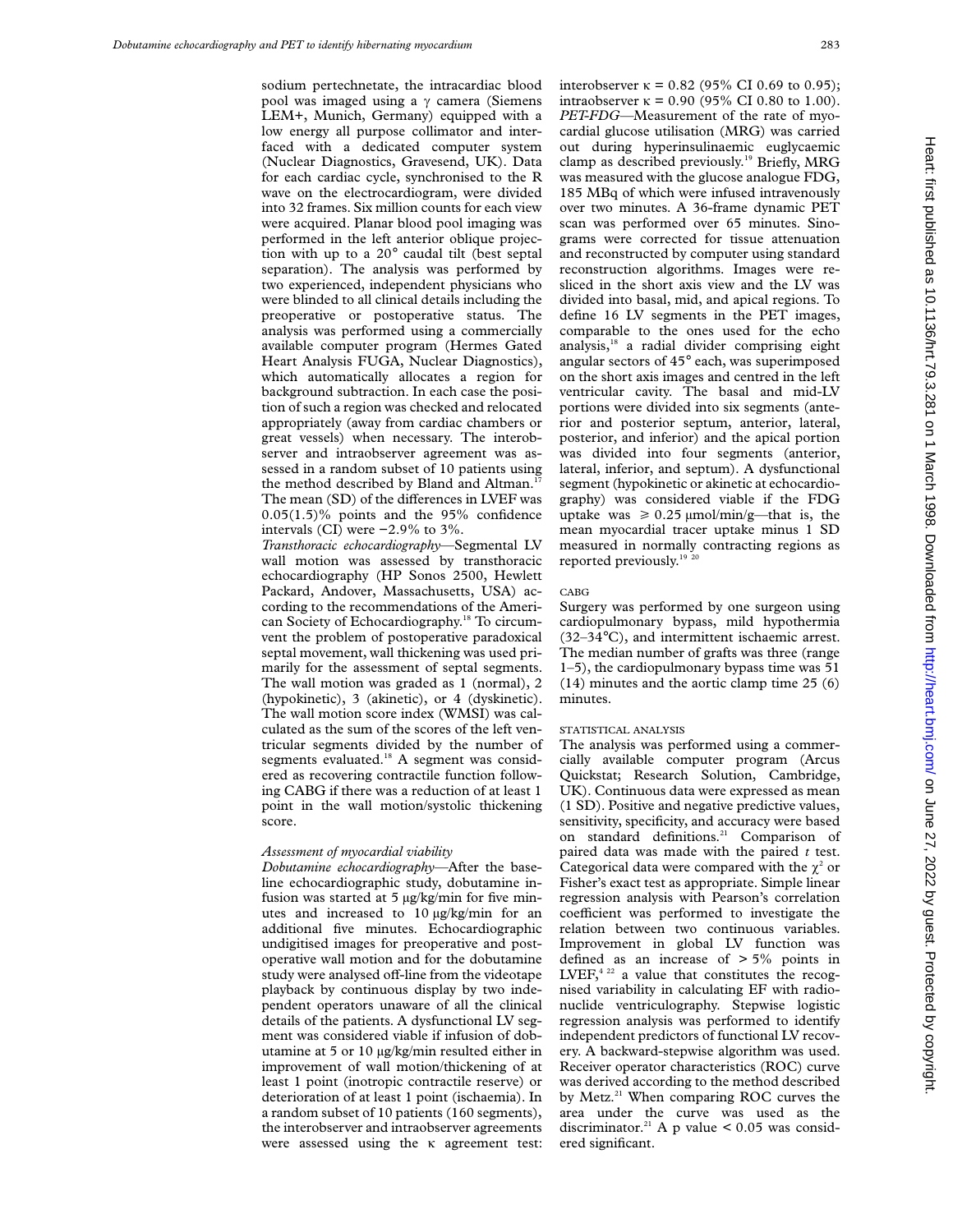

*Figure 1 (A) Positive and (B) negative predictive values of PET and DE in hypokinetic (Hypo) and akinetic (Aki) left ventricular segments. Note in particular that the negative predictive value of DE decreases in the more dysfunctional segments.*

## **Results**

#### BASELINE CHARACTERISTICS

Of 480 LV segments, 27 (5.6%) could not be assessed by either PET (13 segments) or DE (14 segments). Of the 453 segments assessed by both techniques, 28 were subtended by a normal and 425 by a stenotic  $(> 70\%)$ coronary artery that was revascularised. Of these 425 segments, 89 (21%) had normal baseline wall motion and 336 (79%) were dysfunctional (180 hypokinetic and 156 akinetic). The mean number of dysfunctional segments for each patient was  $11$  (3) (range  $7-15$ ). The baseline LVEF was 25(7)% and the WMSI was 2.18 (0.3).

#### FUNCTIONAL OUTCOME

Six months after CABG there was an improvement in NYHA class in all patients (table 1), there was no recurrent angina, and no patient required hospitalisation for heart failure. To minimise the effects of medical treatment on the results, the heart failure medications (ACE inhibitors restarted three to seven days after CABG) were maintained unchanged throughout the study period with the exception of diuretics, the dose of which was reduced in eight patients. Antianginal medications were withdrawn at the time of CABG and no patient required antianginal treatment during follow up.

One patient was excluded from follow up radionuclide ventriculography as he manifested a predominant ventricular paced rhythm. In the remaining 29 patients LVEF increased to  $32(9)\%$  ( $p < 0.0001$  *v* baseline). Of the 336 dysfunctional segments, 192 (57%) (91 hypokinetic and 101 akinetic) improved function of at lest 1 point, 141 were unchanged (42%), and 3 deteriorated (1%). The WMSI improved to 1.7 (0.3) (p < 0.0001 *v* baseline). A significant linear correlation was found between the number of dysfunctional segments improving wall motion (hibernating myocardium) in each patient and the changes in LVEF  $(r = 0.76, p < 0.0001)$  and between the reduction (improvement) in WMSI and the changes in LVEF (*r* = −71, p < 0.0001).

#### MYOCARDIAL VIABILITY *PET*

Blood glucose concentration measured before the beginning of the hyperinsulinaemic euglycaemic clamp was 6.27 (2.6) mmol/l (range 4–14), and 5.0 (1.8) (range 3–10) during clamp (p < 0.0001). Plasma insulin concentration was 13 (10) mU/l at baseline, and 70 (27) during clamp  $(p < 0.0001)$ . The MRG for all dysfunctional segments was  $0.41$   $(0.16)$   $\mu$ mol/ g/min (range  $0.05-1.0$ ). The MRG was significantly higher in hypokinetic (0.43 (0.16)) than in akinetic (0.38 (0.15)) segments ( $p = 0.002$ ). A total of 286 (85%) dysfunctional segments were PET viable—that is, had MRG  $\geq 0.25$  µmol/min/g. Viability was detected in 167/180 (93%) hypokinetic and in 123/156 (79%) akinetic segments ( $p = 0.004$ ). The mean number of PET viable segments for each patient was  $9(4)$  (range  $0-15$ ).

# *Dobutamine echocardiography*

During the DE study, the mean (SD) patients' heart rate was 86 (10) beats/min at baseline and 99 (12) at peak dobutamine infusion (p < 0.0001). Systolic blood pressure was 116 (14) mm Hg at baseline and 119 (11) at peak infusion (NS). Rate–pressure product was 10 081 (1640) at baseline and 11 756 (2081) at peak infusion ( $p < 0.0001$ ). Five patients developed ventricular bigemini rhythm at dobutamine infusion of 10 µg/kg/min. A total of 171 (51%) dysfunctional segments were DE viable (166 manifesting inotropic contractile reserve and 5 ischaemia). Viability was detected in 104/180 (57%) hypokinetic and 67/156 (43%) akinetic segments  $(p = 0.009)$ . The mean number of DE viable segments per patient was 6 (3) (range 0–11) (p = 0.0002 *v* PET).

#### PREDICTION OF LV FUNCTIONAL RECOVERY *Segment by segment analysis*

*PET*—Of the 286 PET viable segments, 190 improved function following CABG (positive predictive value 66%) and of the 50 deemed non-viable, two improved function (negative predictive value 96%). Ninety one of the 163 hypokinetic PET viable segments improved function (positive predictive value 56%) compared with 99 of the 124 PET viable akinetic (positive predictive value 80%, p < 0.0001 *v* hypokinetic) (fig 1). None of the 17 hypokinetic non-viable segments improved function (negative predictive value 100%) compared with two of the 32 akinetic non-viable segments (negative predictive value 94%, NS) (fig 1). A significant linear correlation was found between the number of dysfunctional PET viable segments in each patient and the changes in LVEF  $(r = 0.65, p = 0.0001)$  (fig 2).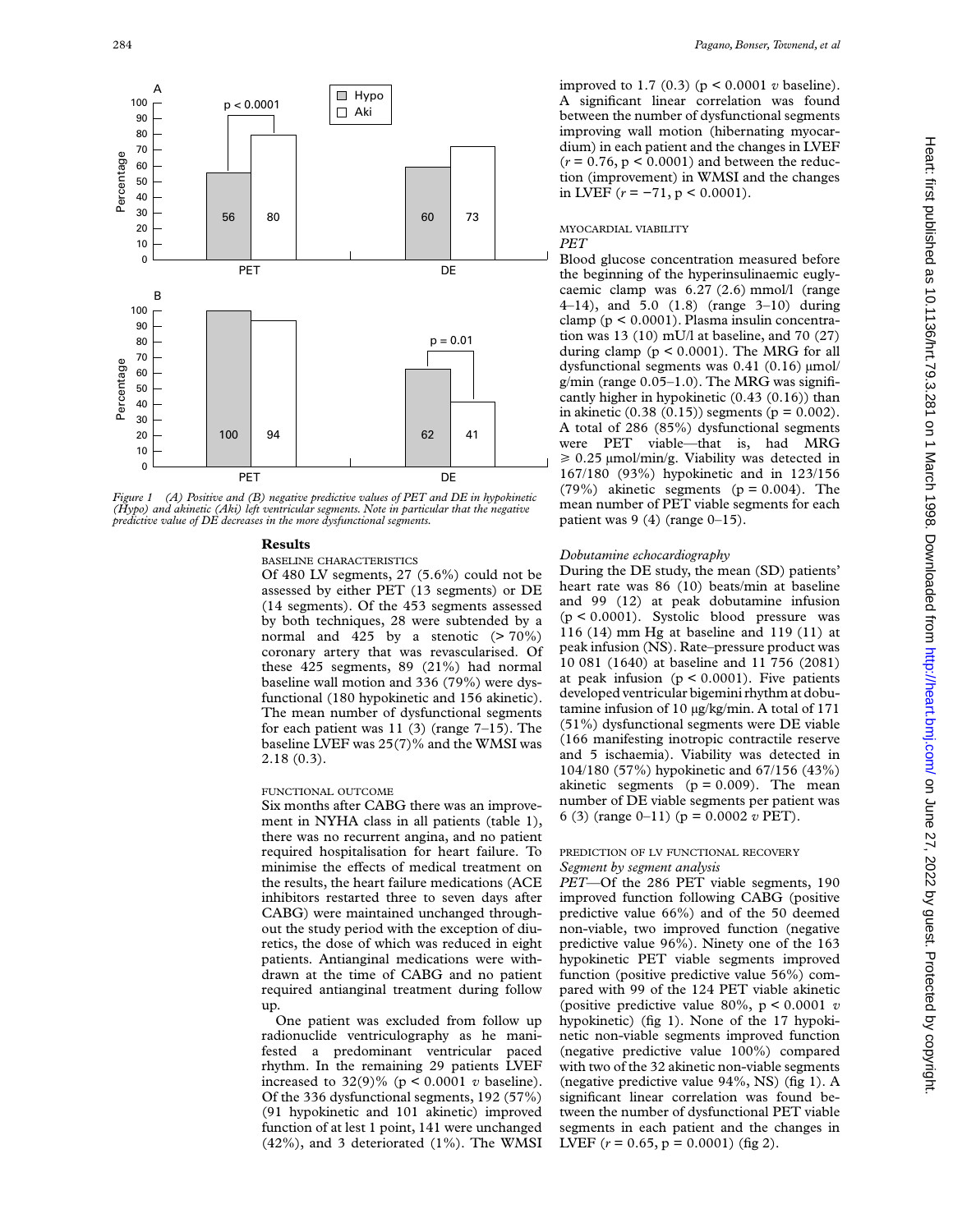

*Figure 2 Linear relation between the number of PET viable left ventricular segments and the changes in left ventricular ejection fraction (ä-EF) following coronary revascularisation.*



*Figure 3 Linear relation between the number of dobutamine viable (DE) left ventricular segments and the changes in left ventricular ejection fraction (ä-EF) following coronary revascularisation.*

*Dobutamine echocardiography*—Of the 171 DE viable segments 117 improved function following CABG (positive predictive value 68%, NS *v* PET) and of the 165 segments deemed nonviable 75 improved function (negative predictive value 54%, p < 0.0001 *v* PET). Sixty two of the 104 hypokinetic viable segments improved function (positive predictive value 60%) compared with 49 of 67 akinetic segments (positive predictive value 73%, NS) (fig 1). Twenty nine of the 76 DE non-viable hypokinetic segments improved function (negative predictive value 62%), compared with 52 of 89 akinetic segments (negative predictive value  $41\%$ ,  $p = 0.01$ ) (fig 1). A weak but significant correlation was found between the number of dysfunctional DE viable segments in each patient and the changes in LVEF  $(r = 0.39, p = 0.03)$  (fig 3). Figure 4 shows the sensitivity, specificity, and accuracy of PET and DE.

# *Patient by patient analysis*

Patients were prospectively divided into two groups: group A (17 patients) in whom there was an increase in LVEF > 5% points (mean 13(6)% points), and group B (12 patients) in whom there was an increase in LVEF  $\leq 5\%$ points or a deterioration. Patients in group A had a higher incidence of viable dysfunctional segments compared with group B both at PET, (12(3) *v* 6(4); p < 0.05) and DE (7(3) *v* 4(3); p < 0.05). Stepwise logistic regression identified the number of PET viable segments as the only predictor of increase in LVEF > 5% points  $(p = 0.005)$  whereas the number of DE viable segments, baseline WMSI, and baseline LVEF were not predictive. To determine the number of PET and DE viable segments in each patient required to obtain an improvement of  $> 5\%$ points in LVEF, ROC analysis was performed. This identified eight segments as the best discriminator for PET (sensitivity 88%, specificity 75%, area under the curve 75%) and seven segments for DE (sensitivity 47% specificity 91%, area under the curve 0.69) (fig 5). By using these as cut off points to identify patients likely to have an improvement in LVEF, retrospective analysis demonstrated that PET had identified 15 and DE had identified 8 of the 17 patients with LVEF increase > 5% points  $(p = 0.02)$ .

# **Discussion**

In the present study the positive predictive values of PET and DE were comparable, although our figures are lower than those reported by others.9 The latter finding could be explained by a number of factors. We studied patients with multiple vessel CAD, severe dysfunction in most LV segments, evidence of Q wave myocardial infarction, and symptoms of heart failure. There was a high incidence of akinetic segments (46% of all dysfunctional segments), which may have more fibrosis, cellular dedifferentiation, and loss of contractile elements<sup>23</sup>  $24$ than less dysfunctional myocardium. It is possible, therefore, that such segments may require longer times for functional recovery following revascularisation<sup>25</sup> and our single postoperative study at six months may have underestimated the amount of recoverable LV dysfunction. In studies where only patients with severe impairment of LVEF were considered,<sup>4</sup> the positive predictive value of PET was comparable to that found in the present study. The spatial resolution of current PET scanners precludes the assessment of the distribution of a given tracer across the LV wall and it is possible that regions with significant degrees of subendocardial scarring may still show viability with no prospect of recovery of resting contractile function.<sup>26</sup> In addition, we assessed only the improvement in resting LV function, and it is possible that viable segments not improving resting contractile function may still contribute to the LV function during stress.<sup>27</sup> Finally, functional recovery following revascularisation may be influenced by both loading conditions and factors influencing coronary flow reserve such as recurrence of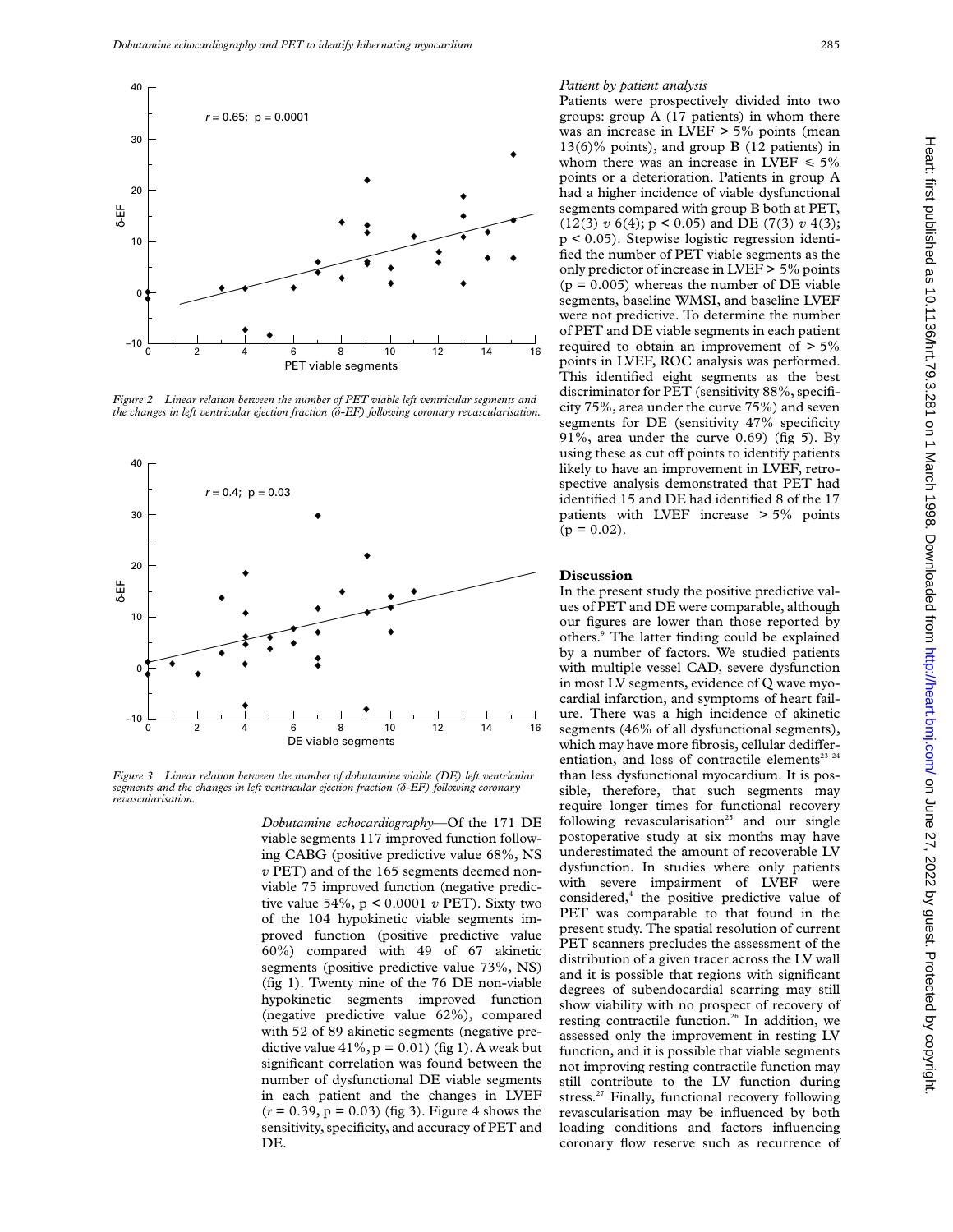

*Figure 4 Comparison of overall sensitivity, specificity, and accuracy of PET and DE.*



*Figure 5 ROC curves demonstrating the sensitivity-specificity pairs for the number of PET viable (solid line) and DE viable (broken line) segments required to obtain improvements in LVEF > 5% points following CABG. The arrows indicate the operator point for each test associated with the best trade-oV between sensitivity and specificity. This was eight for PET (sensitivity 0.88, specificity 0.75) and seven for DE (sensitivity 0.47, specificity 0.91). Note the better performance of PET (area under the curve 0.75) compared with DE (area under the curve 0.69).*

stenosis in native vessels and graft patency, which were not addressed in our study.

A significant number of dysfunctional LV segments manifested preserved glucose uptake but did not improve function, thus contributing to the overestimation of viability (low specificity) by PET. This could be explained by the fact that some myocardial regions may retain islands of viable myocardium, but are intermixed with significant amounts of fibrosis and will not improve function after revascularisation. However, in our study the amount of PET viable myocardium in each patient correlated with the improvement in LVEF. Furthermore, even in the absence of improved contractile function, the revascularisation of viable dysfunctional myocardium may attenuate remodelling and LV dilatation, may reduce the propensity to arrhythmia, and may even convey a prognostic benefit.<sup>57</sup>

Importantly in this study a significant number of "truly hibernating" myocardial segments (39% of all recovering segments) did not exhibit inotropic contractile reserve but manifested preserved exogenous glucose uptake, thus the negative predictive value of PET was

significantly higher than that of DE. This suggests that in these hibernating segments, while the response to inotropic stimulation was lost, other basic cellular functions involved in FDG uptake and phosphorylation by hexokinase were preserved.<sup>30</sup> In addition, the negative predictive value of DE decreased significantly in the more dysfunctional segments (akinetic *v* hypokinetic) and this finding is in agreement with other studies comparing DE with nuclear techniques.10 12 31 32 Other workers have reported that the overall predictive accuracy of DE in identifying hibernating myocardium appears comparable to that of nuclear imaging techniques<sup>9</sup>; however, the severity of regional and global LV dysfunction appears to reduce the diagnostic accuracy of  $DE$ <sup>12-14</sup> The presence of viable dysfunctional myocardium constitutes an unstable substrate for further cardiac events<sup>6</sup> and its revascularisation may improve the outcome of patients with severe LV impairment.<sup>6 7 28</sup> Thus the underestimation of viability by DE may lead to overlooking patients who might benefit from coronary artery revascularisation.

In patients with severe LV dysfunction and heart failure the lack of response to dobutamine stimulation, despite preserved glucose uptake in myocardium that recovers function following CABG, could be explained by one of the following: (1) the severity of cardiomyocyte alterations (loss and damage of myofibrils and increase in interstitial fibrosis); (2) the extent of impairment of coronary flow reserve; (3) the downregulation of  $\beta$  receptors in patients with severe heart failure.<sup>9</sup> <sup>14 23</sup> <sup>24</sup> <sup>33</sup> <sup>34</sup>

Severe damage and loss of myofibrillar components and increase in interstitial fibrosis have been demonstrated in patients in whom contractile function improved after coronary revascularisation.23 34 35 These changes may be more pronounced in more dysfunctional myocardial segments and could correlate with the lack of contractile reserve on dobutamine stimulation.<sup>34</sup> Hibernating myocardium is characterised by an impaired coronary vasodilator reserve, $36$  and under these circumstances even the smallest increase in oxygen requirement, such as that demanded by low dose dobutamine infusion, could not be met in some patients,<sup>9</sup> thus resulting in ischaemia and inability to increase contractile function.<sup>9 37</sup> Finally, patients with severe LV dysfunction and heart failure undergo neurohormonal changes that result in downregulation of myocardial  $\beta_1$  adrenoreceptors<sup>33</sup> and this could potentially reduce the myocardial sensitivity to dobutamine response.

# CLINICAL IMPLICATIONS

Because global LV function is an important prognostic indicator in patients with ischaemic heart failure,<sup>38</sup> we sought to identify the predictors of meaningful improvements in LVEF on a patient by patient basis. The amount of PET viable myocardium was the only independent predictor of improvement in LVEF > 5% points. DE missed nine (patients with < 7 DE viable segments) of the 17 patients who had significantly improved LVEF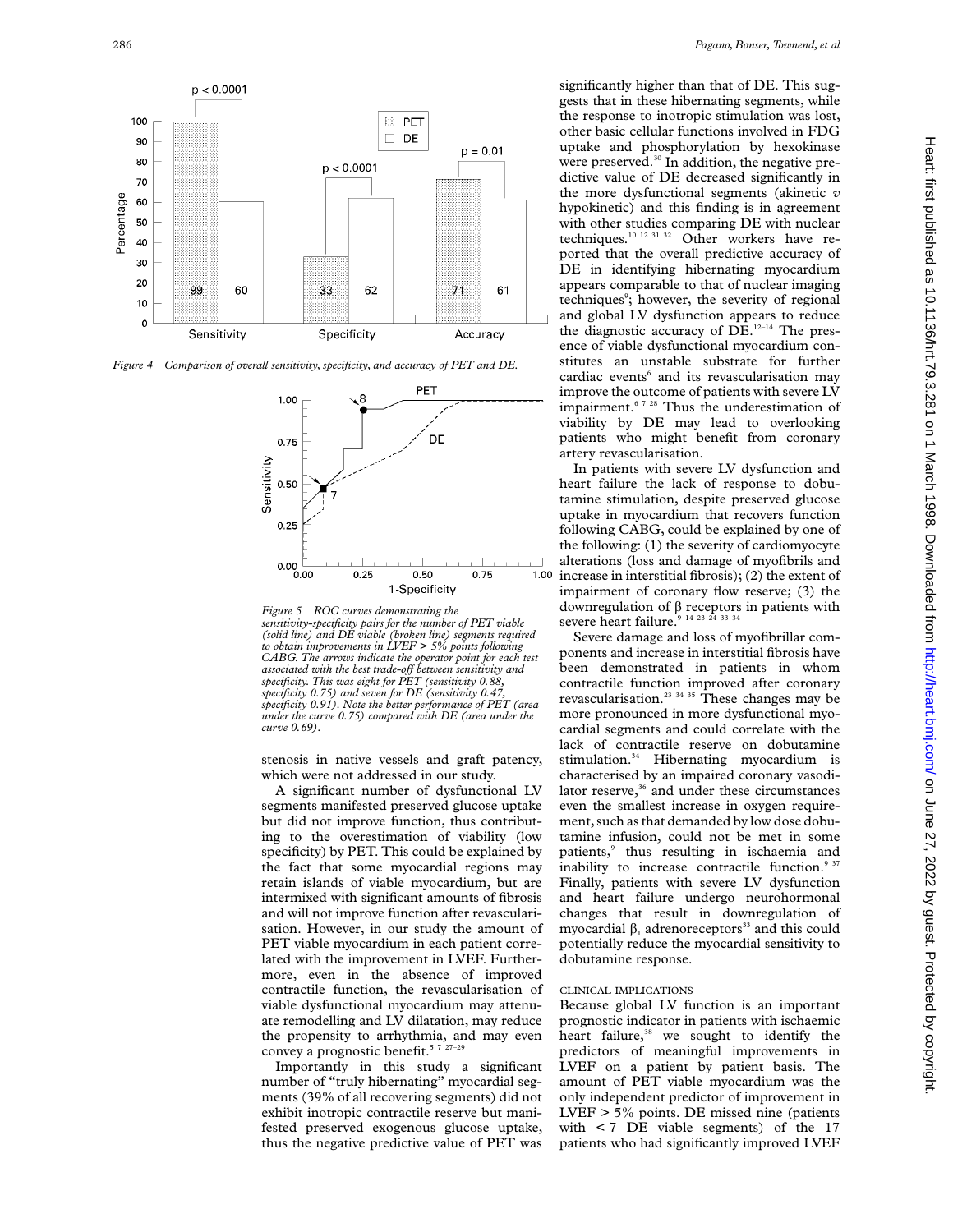and eight of these patients were correctly identified by PET (had > 8 PET viable segments). However, eight of the nine patients with significant viability  $($  > 7 segments) at DE had a significant improvement in LVEF. On the basis of these results we propose a strategy for the investigations of patients with postischaemic heart failure and CAD amenable to CABG. DE should be used as the first screening test for the presence of significant viability. However, because of the high false negative rate shown by this technique, PET should be performed in patients with negative DE. As the number of patients studied is relatively small, the indications provided by our study should be interpreted with the necessary caution. Finally, both DE and PET indicated that a significant mass of viable myocardium is required to achieve a significant improvement in LVEF following CABG. This finding underlines the importance of accurate preoperative assessment of viability particularly in patients with very poor LV function who have the highest perioperative risk.39

#### STUDY LIMITATIONS

We used a low dose dobutamine protocol and higher doses may have unveiled more ischaemia, which has been shown to be a strong predictor of recovery of function.<sup>40</sup> Despite achieving a significant increase in the patient's heart rate and rate–pressure product, which are determinants of myocardial oxygen demand, we detected ischaemia in five of 336 (1.5%) dysfunctional segments. However, the 5 and 10 µg/kg/min protocol adopted in our study is widely used<sup>12 18</sup> <sup>22 41</sup> thus allowing meaningful</sup> comparison of results. One study comparing different doses of dobutamine<sup>40</sup> demonstrated that most (94%) dysfunctional segments manifesting biphasic response at dosages > 10µg/kg/ min demonstrate contractile reserve at dosages between 5 and 7.5 µg/kg/min. Finally, there was a high incidence of complications with dobutamine at  $10 \mu g/kg/min - 17\%$  of patients developed significant ventricular arrhythmias.

We did not use a digitised technique for the analysis of the echo images and this could have led us to overlook subtle changes in wall motion during dobutamine infusion. However, the diagnostic accuracy of the digitised analysis appears comparable to that of the videotape approach.<sup>42</sup>

The impact of revascularisation of viable myocardium on long term prognosis was not addressed by this study, and therefore indications on the appropriate treatment of patients with postischaemic heart failure cannot be extrapolated from our results. However, LVEF has been demonstrated to be a strong prognostic determinant in patients with CAD and heart failure and it could be that its improvement may be associated with prognostic benefits.

- 1 Diamond G, Forrester J, deLuz P, *et al*. Post-extrasystolic potentiation of ischaemic cardiomyopathy by atrial stimula-tion. *Am Heart J* 1978;**95**:204–9.
- 2 Rahimtoola S. Coronary bypass surgery for chronic
- angina—1981: a perspective. *Circulation* 1982;**65**:225–41. 3 Dreyfus G, Duboc D, Blasco A, *et al*. Myocardial viability assessment in ischaemic cardiomyopathy: benefits of coronary revascularisation. *Ann Thorac Surg* 1994;**57**: 1402–8.
- 4 vom Dahl J, Eitzman DT, al Aouar ZR, *et al*. Relation of regional function, perfusion, and metabolism in patients with advanced coronary artery disease undergoing surgical revascularization. *Circulation* 1994;**90**:2356–66.
- 5 Gioia G, Powers J, Heo J, *et al*. Prognostic value of rest-redistribution tomographic thallium-201 imaging in ischaemic cardiomyopathy. *Am J Cardiol* 1995;**75**:759–62.
- 6 Lee S, Marwick T, Cook S, *et al*. Prognisis of patients with left ventricular dysfunction, with and without viable myocardium after myocardial infarction. Relative efficacy of medical therapy and revascularisation. *Circulation* 1994; **90**:2687–94.
- 7 Pagley P, Beller G, Watson D, *et al*. Improved outcome after coronary artery bypass surgery in patients with ischemic cardiomyopathy and residual myocardial viability. *Circulation* 1997;**96**:793–800.
- 8 Dilsizian V, Bonow RO. Current diagnostic techniques of assessing myocardial viability in patients with hibernating and stunned myocardium. *Circulation* 1993;**87**:1–20.
- 9 Bonow R. Identification of viable myocardium. *Circulation* 1996;**94**:2674–8.
- 10 Baer M, Voth E, Deutsch J, *et al*. Assessment of viable myocardium by dobutamine transesophageal echocardiography and comparison with fluorine-18-fluorodeoxyglucose positron emission tomography. *J Am Coll Cardiol* 1994;**24**:343– 53.
- 11 Hepner A, Bach S, Bolling S, *et al*. A positive dobutamine stress echocardiogram predicts viable myocardium in ischaemic cardiomyopathy: a comparison with PET [abstract]. *Circulation* 1994;**90**(suppl):I-117.
- 12 Perrone-Filardi P, Pace L, Prastraro M, *et al*. Assessment of myocardial viability in patients with chronic coronary artery disease. Rest-4-hour-24-hour 201-thallium tomography versus dobutamine echocardiography. *Circulation* 1996;**94**:2712–19.
- 13 Pirelli S, Crivellaro W, Faletra F, *et al*. Dobutamine stress echocardiography and rest thallium-201 scintigraphy in patients with previous myocardial infarction and single coronary artery lesion: prediction of functional recovery after revascularisation [abstract]. *J Am Coll Cardiol*
- 1995;**25**(suppl):340A. 14 Gerber B, Vanovershelde J-L, Bol A, *et al*. Myocardial blood flow, glucose uptake, and recruitment of inotropic reserve in chronic left ventricular ischemic dysfunction. Implications for the pathophysiology of chronic myocardial hibernation. *Circulation* 1996;**94**:651–9.
- 15 Pagano D, Camici P, Townend J, *et al*. Coronary artery bypass grafting for congestive heart failure [abstract]. *Circulation* 1996;**94**(suppl):I-232.
- 16 Zaret BL, Wackers FJ. Nuclear cardiology (second of two
- parts). *N Engl J Med* 1993;329:855–63.<br>17 Bland M, Altman D. Statistical methods for assessing agreement between two methods of clinical measurements. *Lancet* 1986;i:307–10.
- 18 Segar D, Brown S, Sawada S, *et al*. Dobutamine stress echocardiography: correlation with coronary lesion severity as determined by quantitative angiography. *J Am Coll Car-diol* 1992;**19**:1197–202.
- 19 Marinho N, Keogh B, Costa D, *et al*. Pathophysiology of chronic left ventricular dysfunction. New insights from the measurement of absolute myocardial blood flow and glucose utilisation. *Circulation* 1996;**93**:737–44.
- 20 Fath-Ordoubadi F, Marinho N, Keogh B, *et al*. Value of positron emission tomography in predicting functional recovery following coronary revascularisation: effect of baseline wall motion score and ejection fraction [abstract]. *Eur Heart J* 1995;**16**(suppl):129.
- 21 Metz C. Basic principles of ROC analysis. *Semin Nucl Med* 1978;**8**:283–98.
- 22 Bax J, Cornel J, Visser F, *et al*. Prediction of recovery of myocardial dysfunction after revascularization. Comparison of fluorine-18 fluorodeoxyglucose/thallium SPECT. Thallium-201 stress-reinjection and dobutamine echocardiography. *J Am Coll Cardiol* 1996;**28**:558–64.
- 23 Ausma J, Cleutjens J, Thone' F, *et al*. Chronic hibernating myocardium: interstitial changes. *Mol Cell Biochem* 1995; **147**:35–42.
- 24 Ausma J, Furst D, Shivalkar B, *et al*. Molecular changes of titin in left ventricular dysfunction as a result of chronic<br>hibernation. *J Mol Cell Cardiol* 1995;27:1202–12.<br>25 Camici PG, Wijus W, Borgers M, *et al*. Pathophysiological
- mechanisms of chronic reversible left ventricular dysfunction due to coronary artery disease (hibernating myocardium). *Circulation* 1997;**96**:3205–14.

This paper was presented at the American College of Cardiology meeting, Anaheim, California, USA, 16–19 March 1997.

D Pagano is supported by a Sheldon Clinical Research Fellowship of the West Midlands Health Authority. The authors express their gratitude to Miss T Ryan for the acquisition of the echocardiograms, to the staff of the Nuclear Medicine Department of the Queen Elizabeth Hospital for the acquisition and